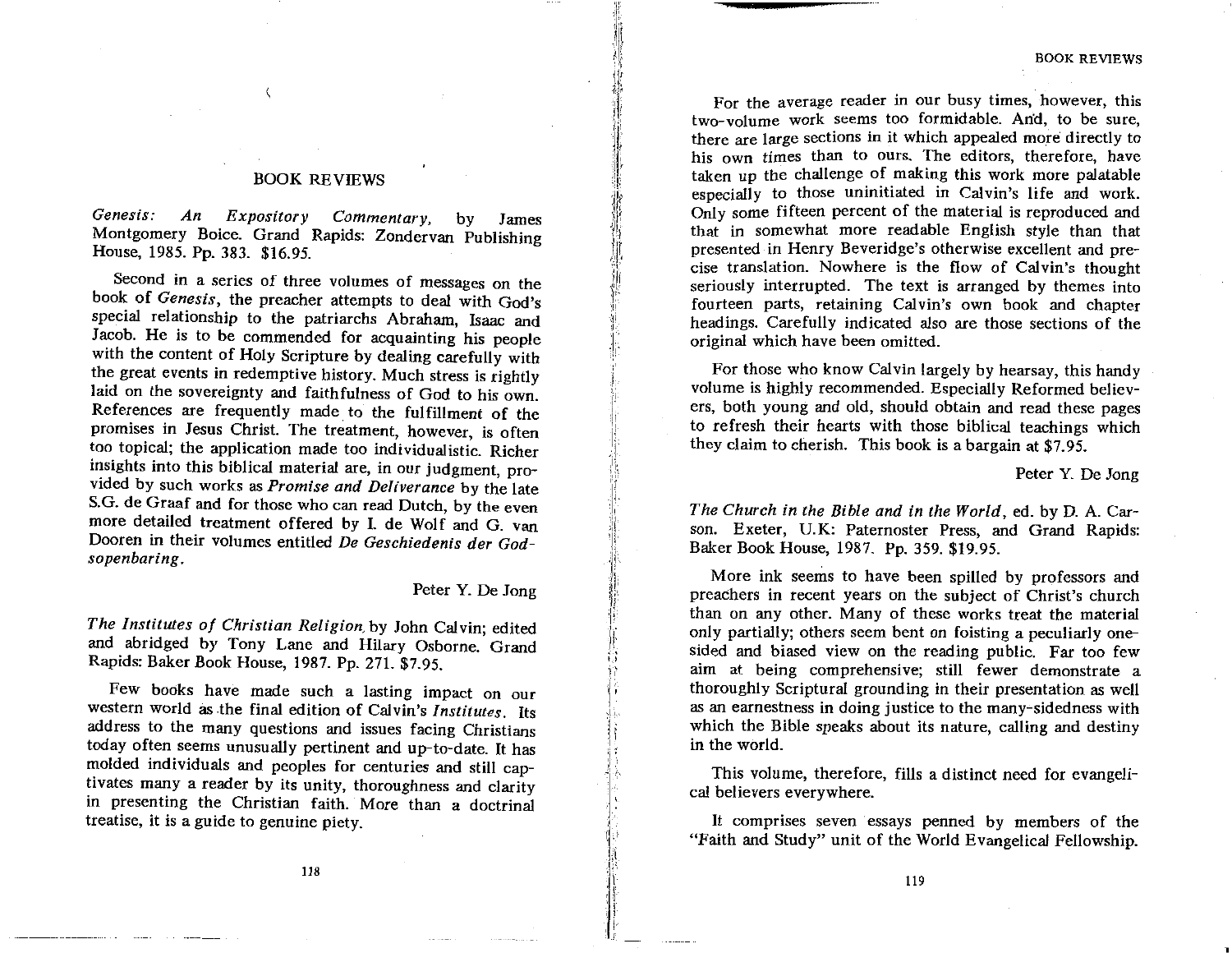**BOOK REVIEWS** 

For the average reader in our busy times, however, this two-volume work seems too formidable. And, to be sure. there are large sections in it which appealed more directly to his own times than to ours. The editors, therefore, have taken up the challenge of making this work more palatable especially to those uninitiated in Calvin's life and work. Only some fifteen percent of the material is reproduced and that in somewhat more readable English style than that presented in Henry Beveridge's otherwise excellent and precise translation. Nowhere is the flow of Calvin's thought seriously interrupted. The text is arranged by themes into fourteen parts, retaining Calvin's own book and chapter headings. Carefully indicated also are those sections of the original which have been omitted.

For those who know Calvin largely by hearsay, this handy volume is highly recommended. Especially Reformed believers. both young and old, should obtain and read these pages to refresh their hearts with those biblical teachings which they claim to cherish. This book is a bargain at \$7.95.

Peter Y. De Jong

The Church in the Bible and in the World, ed. by D. A. Carson. Exeter, U.K: Paternoster Press, and Grand Rapids: Baker Book House, 1987. Pp. 359. \$19.95.

More ink seems to have been spilled by professors and preachers in recent years on the subject of Christ's church than on any other. Many of these works treat the material only partially; others seem bent on foisting a peculiarly onesided and biased view on the reading public. Far too few aim at being comprehensive; still fewer demonstrate a thoroughly Scriptural grounding in their presentation as well as an earnestness in doing justice to the many-sidedness with which the Bible speaks about its nature, calling and destiny in the world.

This volume, therefore, fills a distinct need for evangelical believers everywhere.

It comprises seven essays penned by members of the "Faith and Study" unit of the World Evangelical Fellowship.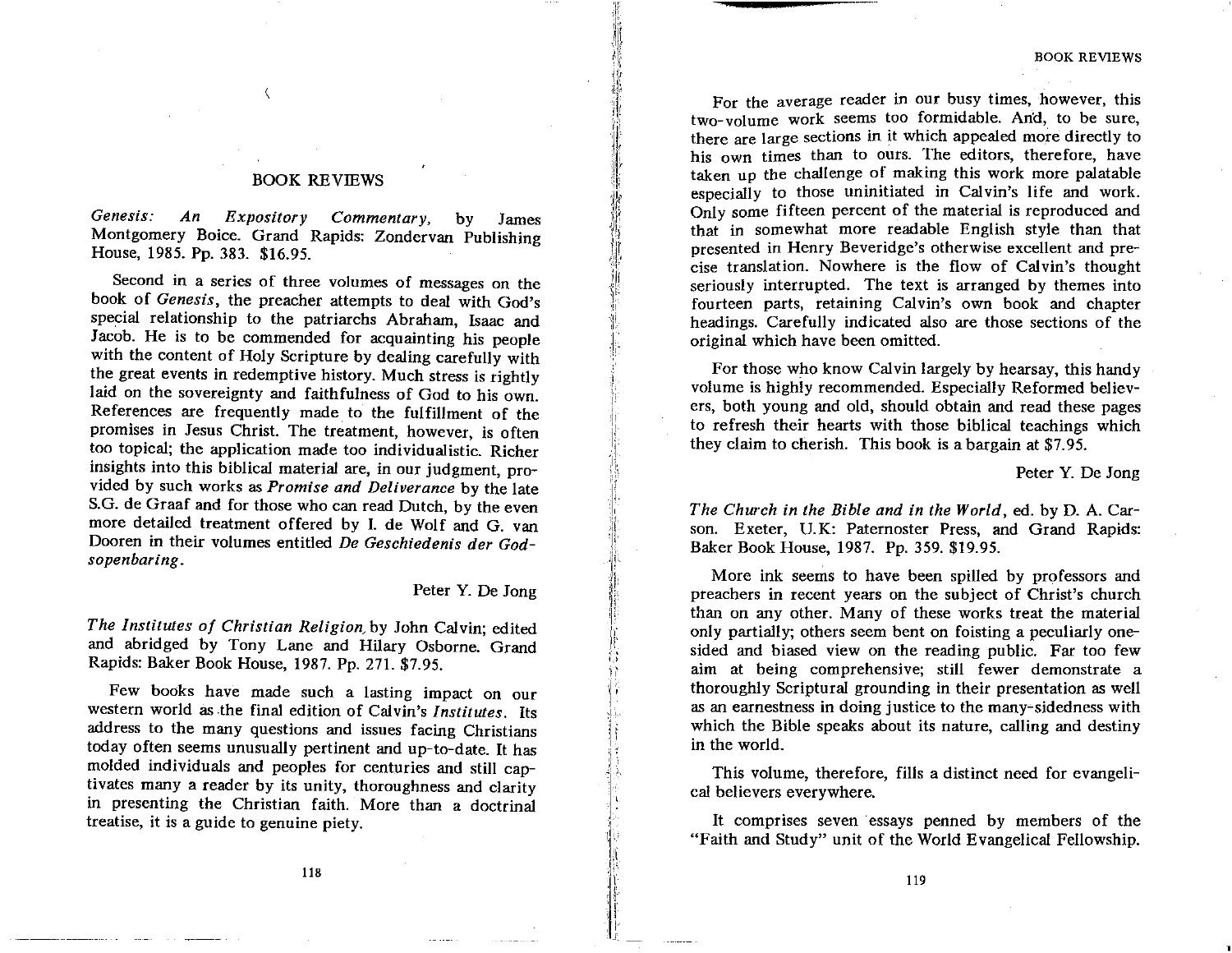In a sense it is a necessary and appropriate sequel to an earlier contribution by that same group, entitled Biblical Interpretation and the Church: Text and Context, which probed some of the hermeneutical issues relevant to understanding the church's nature and mission in its address to various cultures. The resources of that volume are now put to use in attempting to formulate biblically informed and hermeneutically sensitive statements on the doctrine of the church.

In their attempt the writers have succeeded admirably.

Here the main subjects and issues dealing with the church in the world are addressed carefully and thoroughly. Clowney opens the discussions with his contribution on "The Biblical Theology of the Church." Instead of beginning with titles assigned to the church and its attributes as developed in dogmatics, he presents the doctrine of the Trinity as the key to a right understanding of the nature and scope, the mission and destiny of the church in today's world. Never can the church be rightly assessed except in the light of its grounding in the Old Testament people of God. Whatever differences obtain between the Old Testament and New Testament presentations--and they are too striking to be ignored--these are due to the fulfillment of God's purposes manifested in the person and work of Jesus Christ together with the coming of the Spirit with power on Pentecost.

Space does not permit a thorough survey and review. But each essay is a gem. Here we find much needed antidotes to the horizontalizing of the church in the life of mankind.

A few comments will suffice to indicate both the thoroughness and clarity with which basic issues are addressed. Worship is set in the context of the Christian's high calling to consecrate all of life to the service of God through the Savior-King. Full justice is done to the priesthood of all believers without in any way discounting the necessary and God-willed role of the special ministries within Christ's church. The matter of form versus spontaneity is also adequately addressed. Contrary to those who deprecate "office" with its spiritual authority, one essay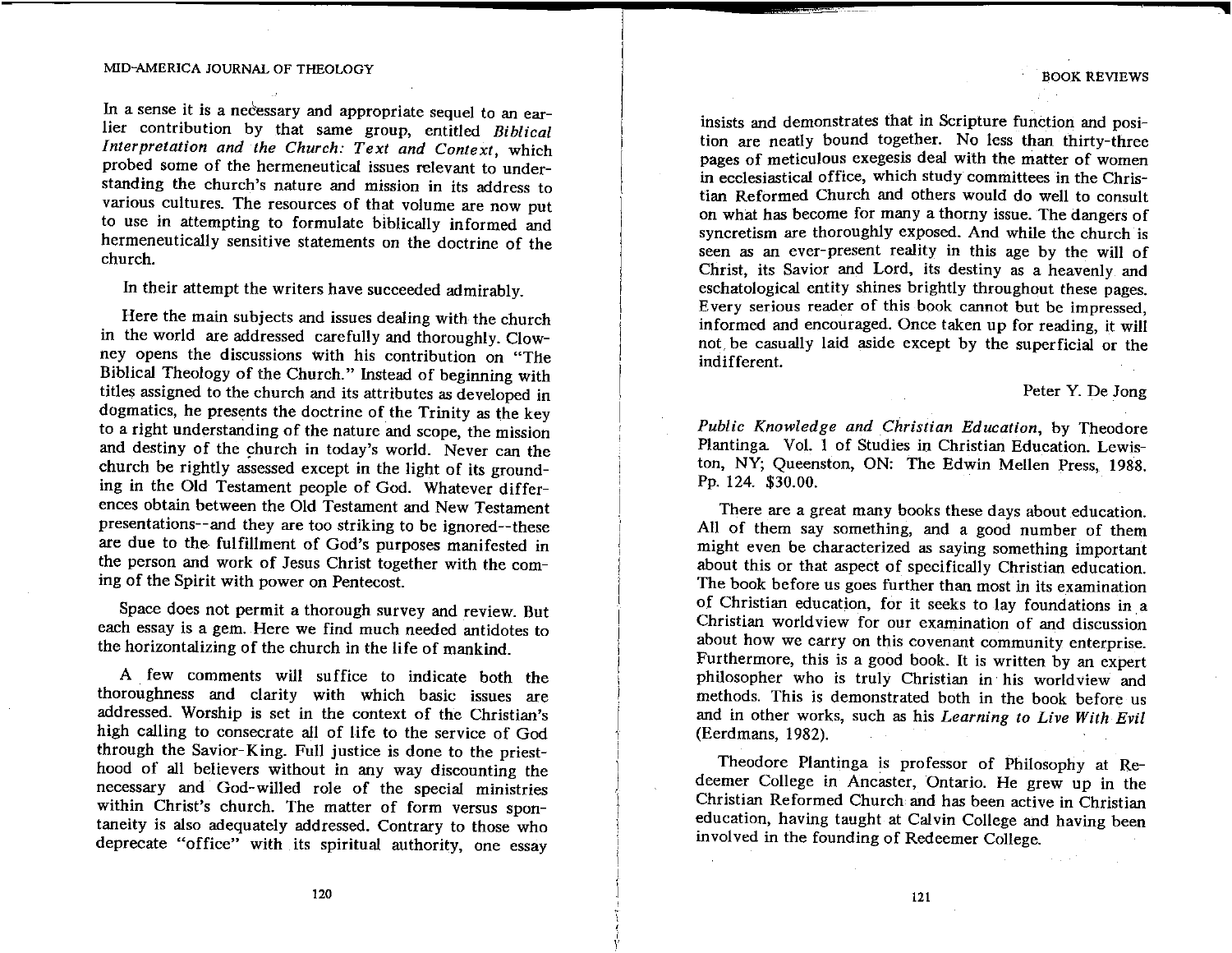**insists and demonstrates that in Scripture function and position are neatly bound together. No less than thirty-three pages of meticulous exegesis deal with the matter of women in ecclesiastical office, which study committees in the Christian Reformed Church and others would do well to consult on what has become for many a thorny issue. The dangers of syncretism are thoroughly exposed. And while the church is seen as an ever-present reality in this age by the will of Christ, its Savior and Lord, its destiny as a heavenly and eschatological entity shines brightly throughout these pages. Every serious reader of this book cannot but be impressed, informed and encouraged. Once taken up for reading, it will not be casually laid aside except by the superficial or the indifferent.** 

**Peter Y. De Jong** 

*Public Knowledge and Christian Education,* **by Theodore Plantinga. Vol. 1 of Studies in Christian Education. Lewiston, NY; Queenston, ON: The Edwin Mellen Press, 1988. Pp. 124. \$30.00.** 

**There are a great many books these days about education. All of them say something, and a good number of them might even be characterized as saying something important about this or that aspect of specifically Christian education. The book before us goes further than most in its examination of Christian education, for it seeks to lay foundations in a Christian worldview for our examination of and discussion about how we carry on this covenant community enterprise. Furthermore, this is a good book. It is written by an expert philosopher who is truly Christian in his worldview and methods. This is demonstrated both in the book before us and in other works, such as his** *Learning to Live With Evil*  **(Eerdmans, 1982).** 

**Theodore Plantinga is professor of Philosophy at Redeemer College in Ancaster, Ontario. He grew up in the Christian Reformed Church and has been active in Christian education, having taught at Calvin College and having been involved in the founding of Redeemer College.**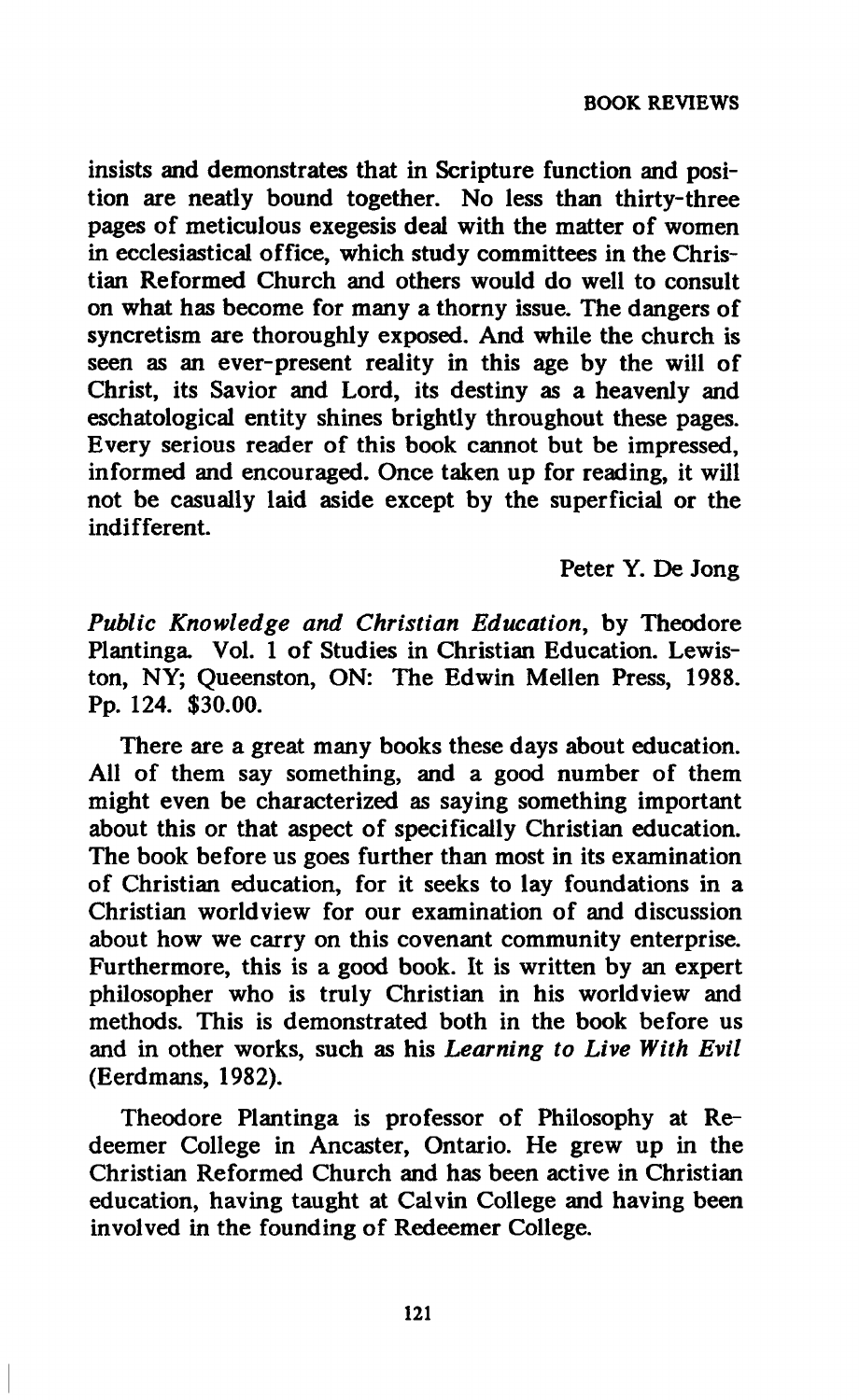**His book addresses the need to be conscious of the sources of the content of our Christian education curricula, a need that, Dr. Plantinga convincingly argues, is often neglected. Christian education often imports the content of secular education and then tries to "christianize" it, rather than being critical enough to realize that certain aspects of the "public knowledge" cannot be successfully christianized.** 

**In the first chapters of the book Plantinga works through**  a theory of knowledge which sees knowledge as information **useful in a particular environment. While many might at first find such a theory of knowledge contrary to the usual idea of "universal truth," Plantinga argues that no one really possesses that kind of "knowledge" and that we do better to look at human knowledge as it really is.** 

**Having outlined the realities of human knowledge, our author argues that the sciences and academic disciplines dealt with in education constitute "discourses," areas of discussipn in which language peculiar to each is used. The sum of these various discourses is what Plantinga calls "public knowledge."** 

**When one wishes to work in or communicate about a particular science, he is forced by the discourse already in progress to speak the language of that science. Christians must notice that these discourses are already laid out and in progress internationally, before the sciences (hard and soft) are imported into the Christian curriculum. Thus, when the Christian curriculum t^kes over "public knowledge," it is very often unknowingly secularizing itself.** 

**There are two basic problems with respect to the present situation in Christian education theory. The first is that it is commonly accepted that** *any* **discipline can be Christianized and legitimately taught in Christian education. Plantinga argues that we ought to be much more selective about what we import from the public knowledge sector of society.** 

**The second major problem our writer finds is that most of our Christian educators today at the college level have obtained advanced degrees from secular institutions and with them, subliminal allegiance to the secular disciplines and**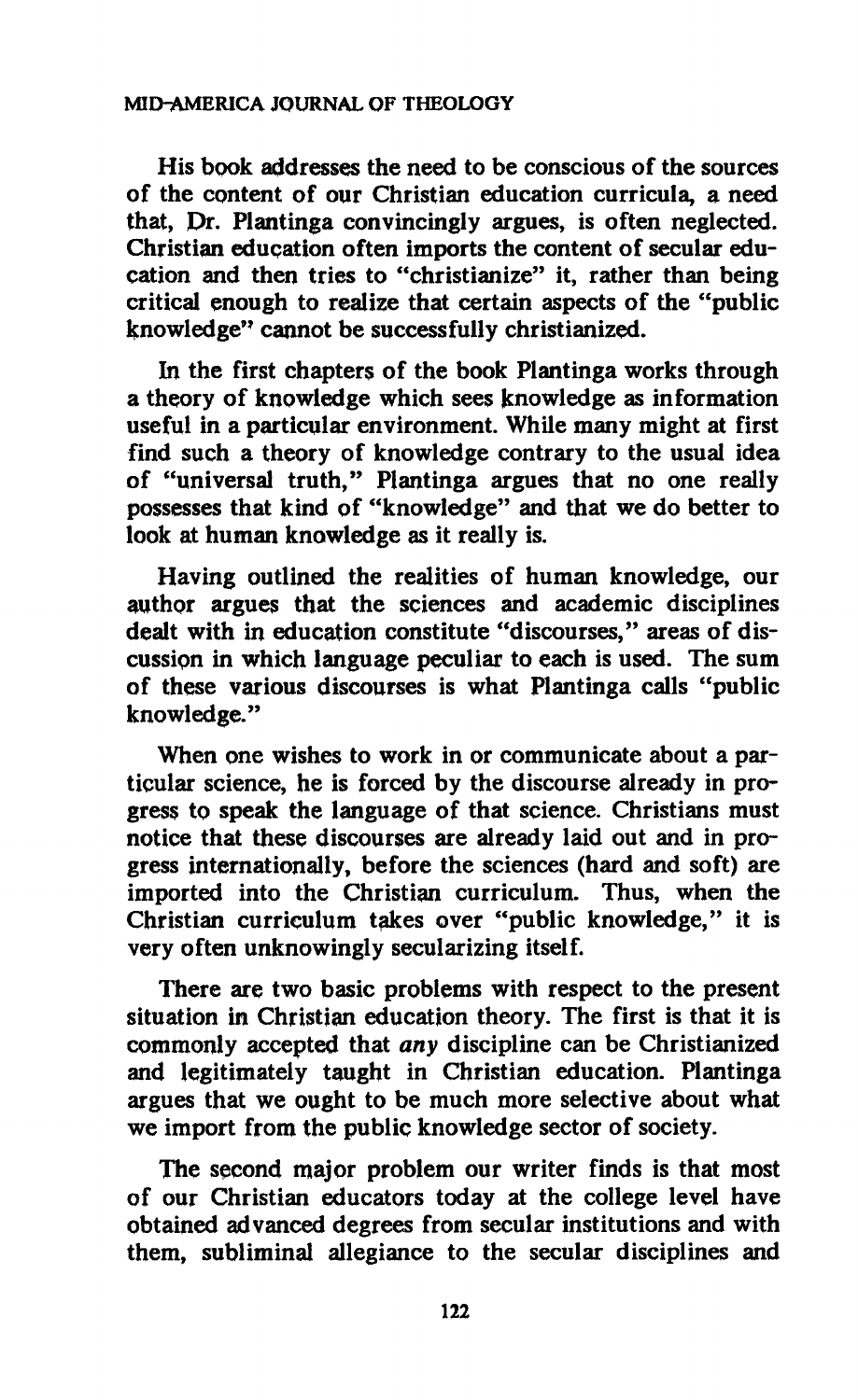**institutions at which they received them.** 

**All of this leads Plantinga to urge a much more critical use of both the academic disciplines and also of the educational facilities of the non-Christian world around us. Plantinga calls us to a pluralistic view of the world in which we live, and uses the Jewish culture as an example of how Christians might maintain their cultural identity in a non-Christian world.** 

**We can be very happy that Plantinga has raised these matters in such an articulate fashion. Hopefully the rest of the covenant community which is committed to Christian education will realize how important these issues are and will continue the discussion. We know that this book, part of a series of studies, is seeking to raise issues rather than have the final say on them. Therefore, we know that neither its author nor his editors will be dismayed to find others seeking clarification and expressing some concern with certain conclusions and recommendations. That is what healthy discussion must have.** 

**We would point out first of all that there is a rather nominalistic cast to the author's analysis of epistemology. Not surprising therefore is his conclusion that we need to work within rather than across the borders of the pluralistic world in which we live. Indeed, he recommends a kind of Jewish insularism as a means of protecting the identity and purity of the Christian community, going so far as to point to the Jewish maintenance of the Hebrew language for prayers, etc., as good methodology.** 

**We find this ideal to be somewhat out of touch with the intercultural requirements of evangelism and missions, particularly as we learn them from the book of Acts. We do live in a pluralistic world, but do we take this as necessary and even ideal, or do we work to bridge and overcome barriers in an attempt to claim all of the universe as our Lord's rightful property (cf. Ps. 2:8ff)?** 

**Plantinga does point out a number of failures in "cultural protestantism," as he terms the modern movement to unify all knowledge under a "Christian" banner. However, the**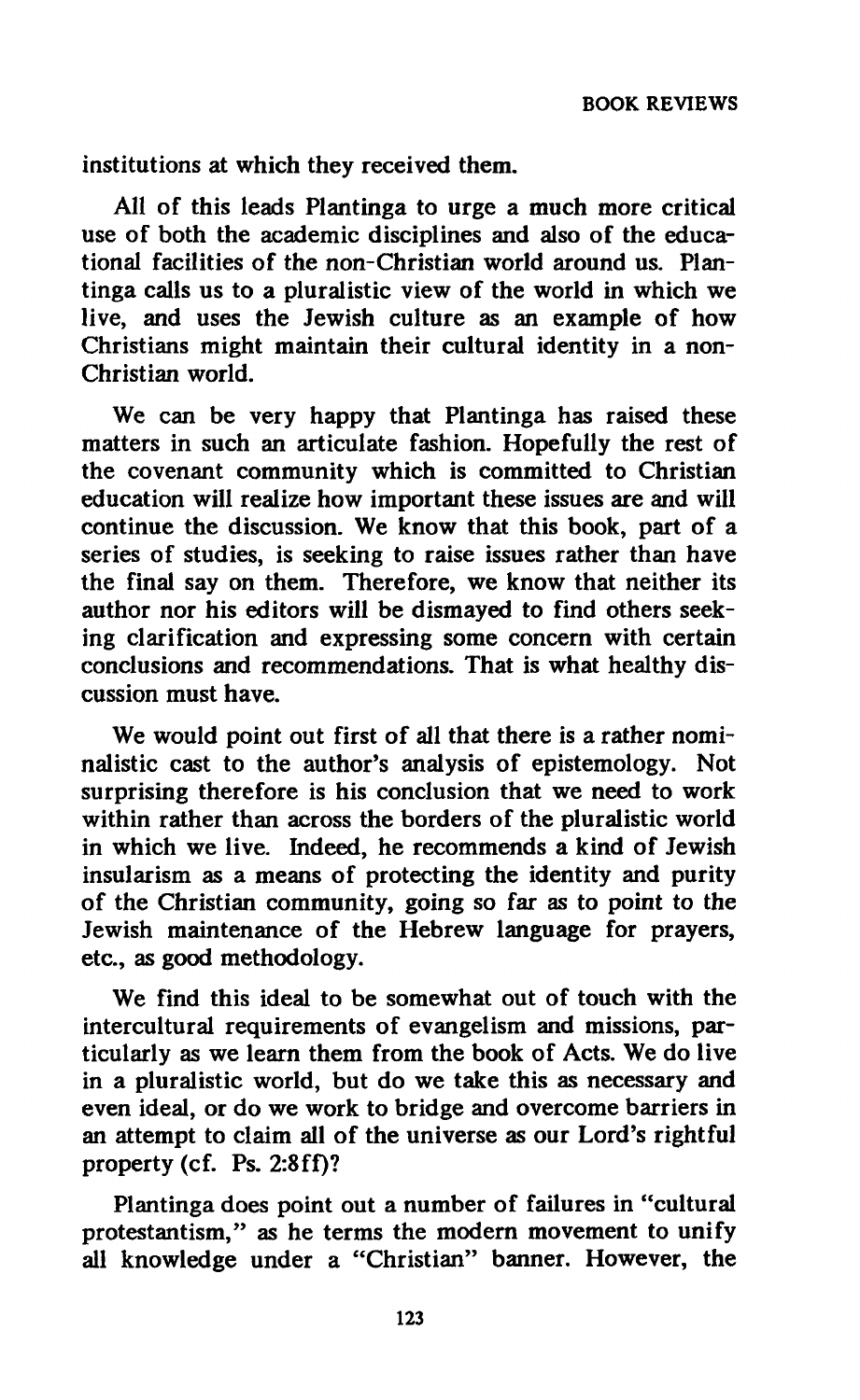**existence of problems does not warrant abandoning a legitimate enterprise, if indeed it is legitimate. In their hallowing of secularism, the modern "liberals" have thrown out the baby with the bathwater. At the same time, we are convinced that there needs to be a great deal more searching for the baby, before we throw out the water of seeing all of creation as peculiarly Christ's kingdom.** 

**This is a good book; it will make you think. Get it, read it, and join the discussion.** 

**Robert E. Grossmann** 

*Scaling the Secular City,* **by J.P. Moreland. Grand Rapids: Baker Book House Company, 1987. Pp. 287 including table of contents and bibliography, no index. \$12.95.** 

**J.P. Moreland is the professor of apologetics at Liberty**  University's School of Religion (an outgrowth of J. Falwell's **ministry). He obtained a Ph.D. from the University of Southern California and has written** *Universals, Qualities, and Quality-Instances: A Defense of Realism.* 

**The title of the work under review at first glance suggests that it is a book on urban missions. However, its subtitle,** *A Defense of Christianity,* **quickly dispels that notion.** *Secular City* **is intended to be a comprehensive philosophical apologetic for Christianity. Among its notices on the back cover are quotes in which William Craig of Westmont College calls it "the most sophisticated apologetics book I have read," and Dallas Willard of the University of Southern California says, "No evangelical now writing on apologetics surpasses Moreland in philosophical ability." These are interesting accolades for a book that never raises the question of the pistic nature of philosophical and scientific presuppositions, nor discusses the noetic effects of sin in its defense of Christianity.** 

**This book falls very distinctly into the category of a rationalist-evidentialist approach to apologetics. As such, it is certainly up-to-date and quite sophisticated. Furthermore, it is very well organized and clearly written.**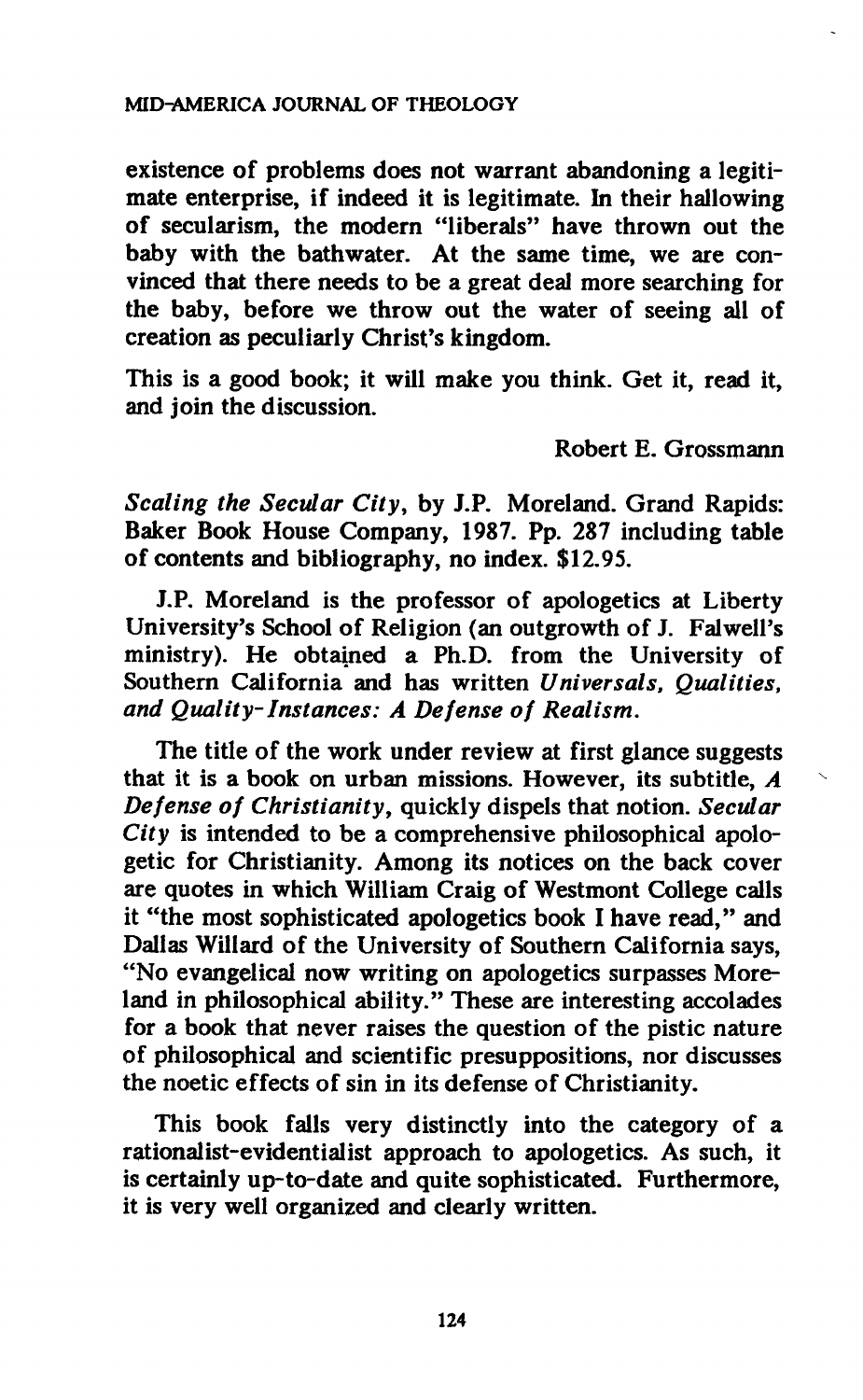Moreland's purpose is to argue that "theism," that is. belief in the God of the Bible, is not only rational, but that such belief is the best conclusion to rational consideration of the question. After an introduction in which he states this purpose, he gives his readers two chapters in which he deals hoth historically and philosophically with the traditional "cosmological" and "teleological" arguments for the. existence of God, and propounds a form of each which he considers most defensible. Then follows another argument for God's existence based on the existence of the mind as a "substance" separate from the body. Other chapters are devoted to "God and the Meaning of Life," "The Historicity of the New Testament," "The Resurrection of Jesus," "Sci-<br>ence and Christianity," and "Four Final Issues." The four final issues include discussions of 1) "The Visibility of God" (in which it is argued that the invisibility of God is not good evidence against his existence); 2) God as a Psychological Proiection: 3) Relgious Experience as an argument for God's existence: and 4) Moral Relativism.

The seventh chapter on the relationship of science and Christianity is central to Moreland's approach to the whole problem of apologetics and thus is basic to the purpose of the whole book. In it he propounds four usual models of viewing this relationship and then propounds an eclectic view which finds some validity in three of the four and adds to them a "rational realism" view of Christianity. The four usual models view the relationship of science and Christianity as "Difference in Essence," "Difference in Approach," "Theology Foundational for Science." and "Science Delimitative of Theology."

Moreland's "Interactive Approaches to the Same Reality" completely rejects only the last of the four traditional views mentioned above and points to the creation-evolution debate as a valid example of how theology and science do and ought to interact as man searches for the truth about reality. Moreland argues the validity of "creation science" using evidences from creation science itself to argue its claim to being scientific.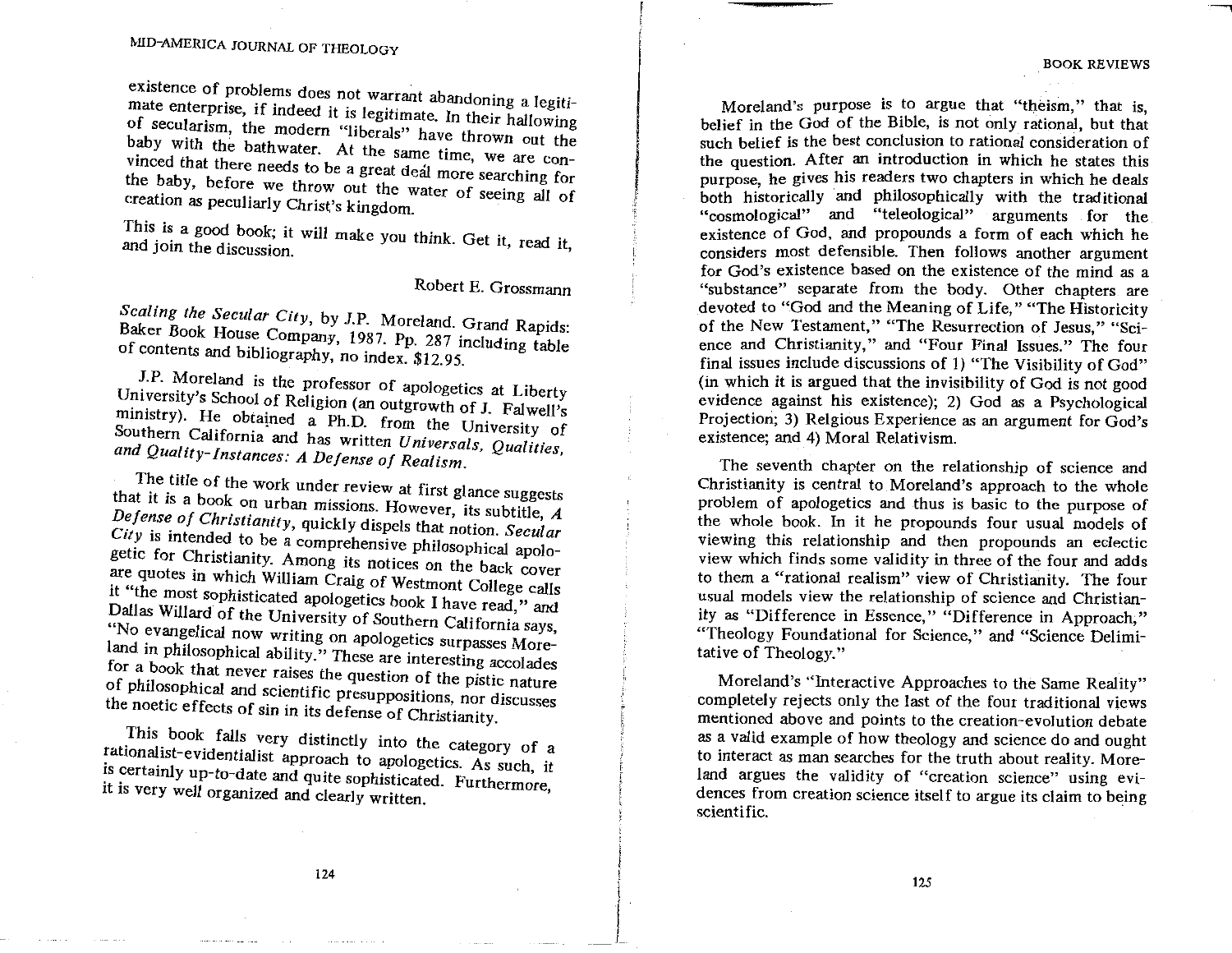While we have indicated what we consider to be an underlying flaw in Scaling the Secular City, we must at the same time see the real value of a book such as this. It is indeed fatal to argue rationality without examining the presuppositions of our thinking as well as that of our unbelieving opponents. At the same time, this does not mean that Christianity is irrational or that rational argument and evidences have no place in our apologetics. When rational argument and evidences are seen as being founded upon an honestly chosen, biblical set of presuppositions, they are not only consistent with, but quite necessary to Christian apologetics.

Moreland is either ignorant of or chooses to ignore the "epistemological antithesis" expounded by Abraham Kuyper and worked out in apologetics by Cornelius Van Til. Now, we are not claiming that Moreland should have mentioned either of these worthies, but he certainly should not be ignorant of the insights of continental Reformed scientific encyclopedia if he is to write on apologetics in the twentieth century. We suspect that our author is quite aware of the pistic nature of philosophical and scientific presuppositions, since his copious bibliography includes works of Gordon Clark and John Warwick Montgomery, who have taken a classically rationalist position opposing this continental line of thinking.

We are left, then, with an excellent book of rational arguments and evidences which purports to be the sum total of apologetics, while it lacks a truly biblical worldview which is the only rightful foundation for apologetics. This book will be of value to those who can integrate its contents into a biblical worldview that is epistemologically self-conscious, but we believe it will prove confusing and frustrating to those who succumb to its facile claim to prove the rationality of Christianity.

Robert E. Grossmann

126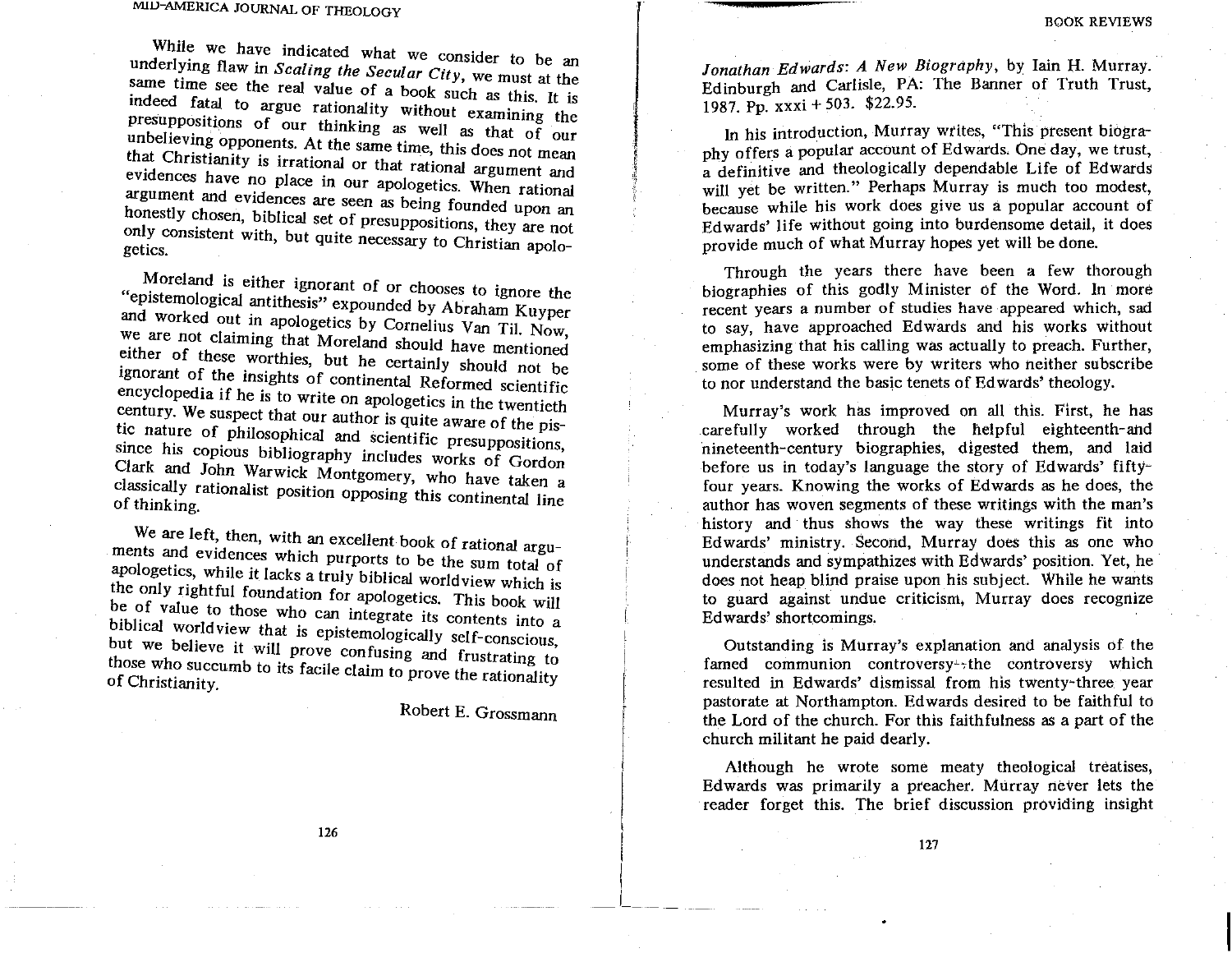Jonathan Edwards: A New Biography, by Iain H. Murray. Edinburgh and Carlisle, PA: The Banner of Truth Trust. 1987. Pp. xxxi + 503. \$22.95.

In his introduction, Murray writes, "This present biography offers a popular account of Edwards. One day, we trust. a definitive and theologically dependable Life of Edwards will yet be written." Perhaps Murray is much too modest, because while his work does give us a popular account of Edwards' life without going into burdensome detail, it does provide much of what Murray hopes yet will be done.

Through the years there have been a few thorough biographies of this godly Minister of the Word. In more recent years a number of studies have appeared which, sad to say, have approached Edwards and his works without emphasizing that his calling was actually to preach. Further, some of these works were by writers who neither subscribe to nor understand the basic tenets of Edwards' theology.

Murray's work has improved on all this. First, he has carefully worked through the helpful eighteenth-and nineteenth-century biographies, digested them, and laid before us in today's language the story of Edwards' fiftyfour years. Knowing the works of Edwards as he does, the author has woven segments of these writings with the man's history and thus shows the way these writings fit into Edwards' ministry, Second, Murray does this as one who understands and sympathizes with Edwards' position. Yet, he does not heap blind praise upon his subject. While he wants to guard against undue criticism. Murray does recognize Edwards' shortcomings.

Outstanding is Murray's explanation and analysis of the famed communion controversy<sup>1</sup>; the controversy which resulted in Edwards' dismissal from his twenty-three year pastorate at Northampton. Edwards desired to be faithful to the Lord of the church. For this faithfulness as a part of the church militant he paid dearly.

Although he wrote some meaty theological treatises, Edwards was primarily a preacher. Murray never lets the reader forget this. The brief discussion providing insight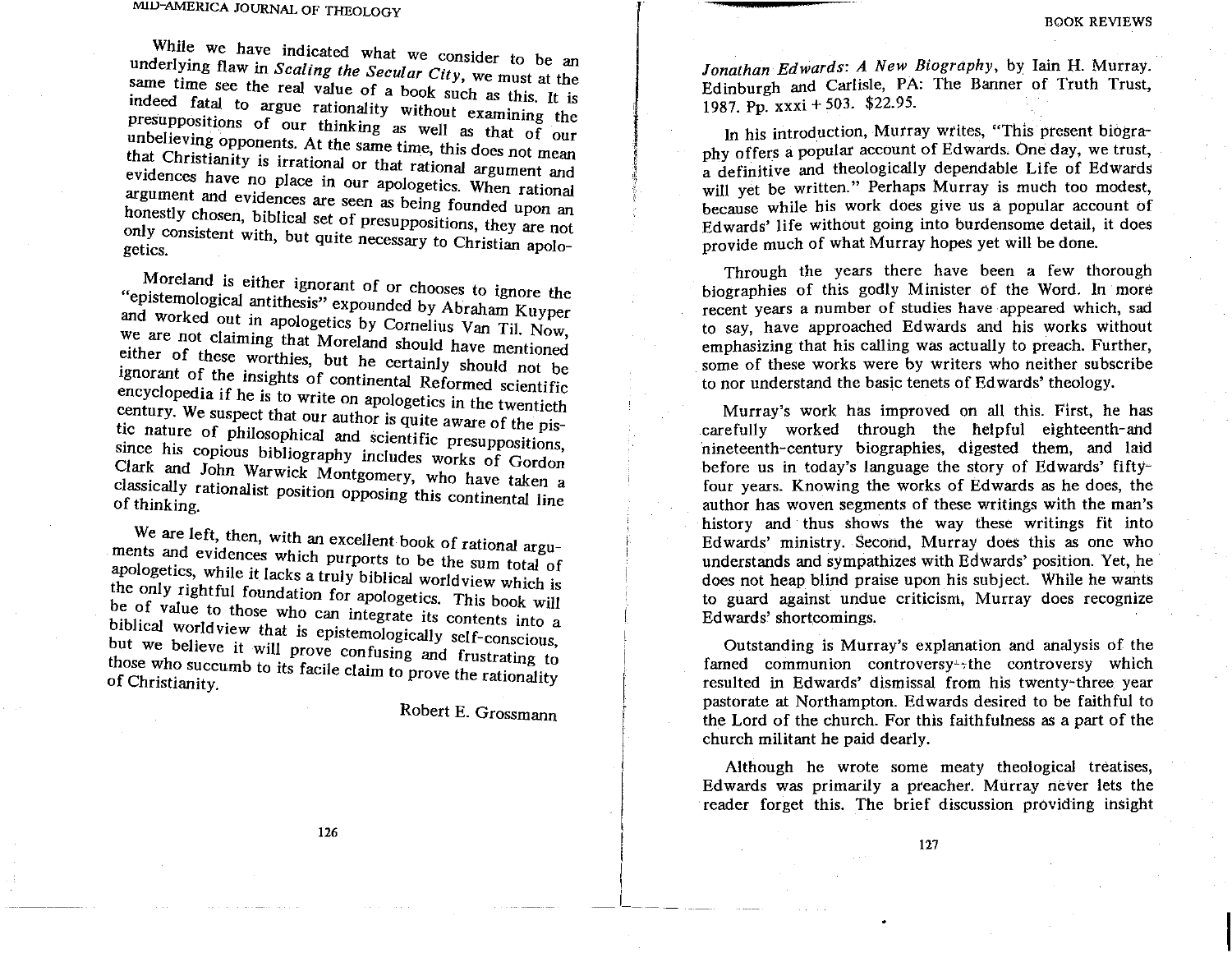into the nature of Puritan preaching is particularly enlightening.

Murray has used his material well. His references to and quotes from Edwards' works are very helpful. The use of material from his daughter's diary and correspondence is enlightening and particularly touching. If there would be any room for improvement in this excellent volume it might come after the scattered correspondence of this great servant of God is gathered and published. Until then we have what

As usual, the Trust has produced a volume which is not only valuable for its content but also very pleasing to the eye. It is well-bound and beautifully illustrated. Although it is unfortunately marred by a few typographical errors, this volume which gives evidence of devout scholarship should replace most of the more recent offerings on Edwards and take a pre-eminent place along-side the others.

Jerome M. Julien

The Sermon on the Mount: A Travel Guide for Christians, by Jakob van Bruggen. Translated by J. P. Elliot. Winnipeg: Premier Publishing, 1986. Pp. 92. \$6.95.

People looking for a devotional and thought provoking introduction to the Sermon on the Mount will find this book by Dr. Jakob van Bruggen a delightful place to begin. The book is the English translation of van Bruggen's De Bergrede. Van Bruggen is professor of New Testament at the Theological Seminary  $of$ the Reformed Churches (Liberated), Kampen, the Netherlands.

Since the Sermon on the Mount is often the starting point for "New Testament ethics," van Bruggen inevitably touches upon a wide range of ethical concerns. Topics include "Marriage and Faithfulness," "Honesty," Discrimination," and "Worrying About Tomorrow." "Anti-

Van Bruggen's procedure is to unravel the various pericopes of the Sermon with meticulous care. Every part of the Sermon is always placed within the context of the whole of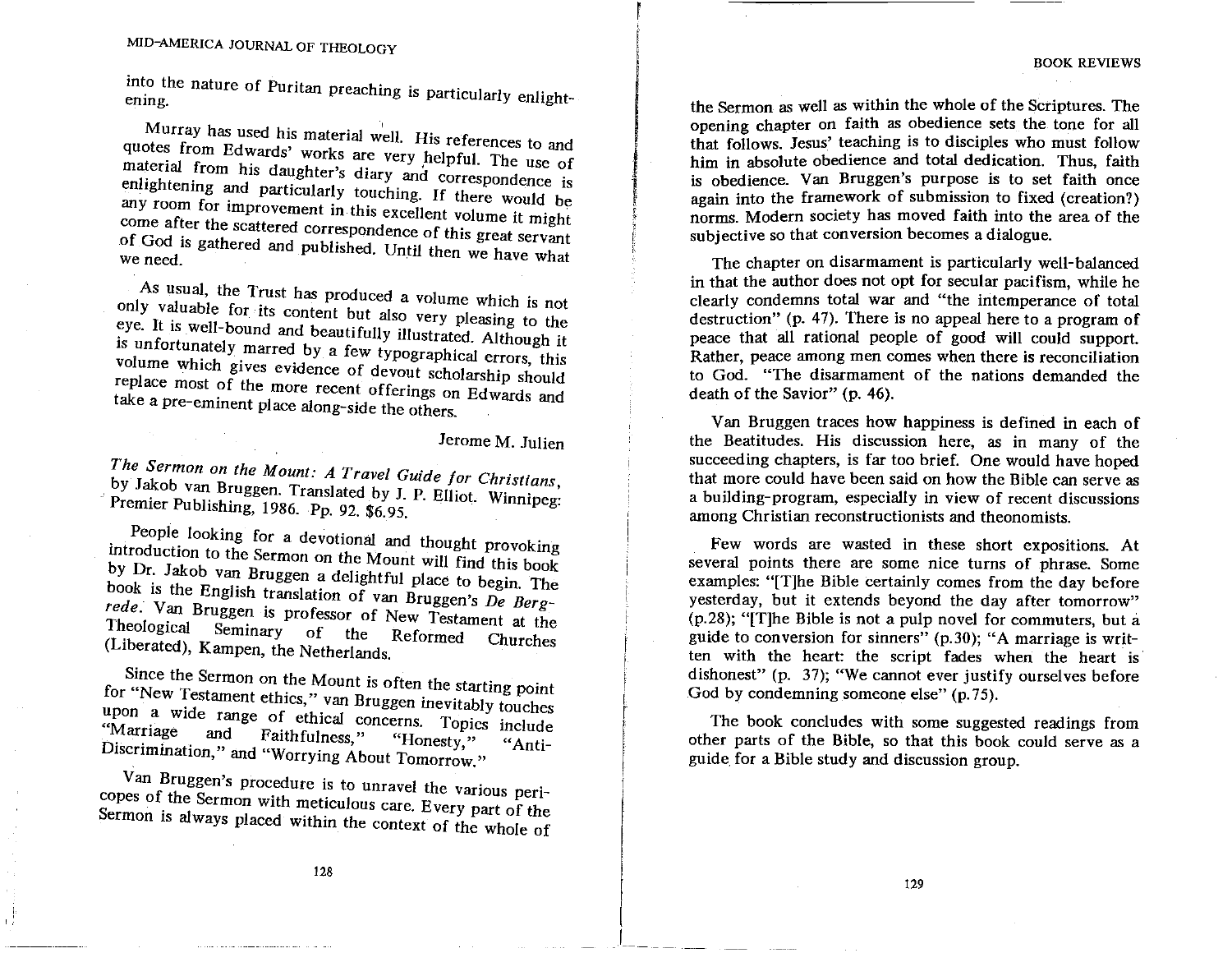**BOOK REVIEWS** 

the Sermon as well as within the whole of the Scriptures. The opening chapter on faith as obedience sets the tone for all that follows. Jesus' teaching is to disciples who must follow him in absolute obedience and total dedication. Thus, faith is obedience. Van Bruggen's purpose is to set faith once again into the framework of submission to fixed (creation?) norms. Modern society has moved faith into the area of the subjective so that conversion becomes a dialogue.

The chapter on disarmament is particularly well-balanced in that the author does not opt for secular pacifism, while he clearly condemns total war and "the intemperance of total destruction" (p. 47). There is no appeal here to a program of peace that all rational people of good will could support. Rather, peace among men comes when there is reconciliation to God. "The disarmament of the nations demanded the death of the Savior" (p. 46).

Van Bruggen traces how happiness is defined in each of the Beatitudes. His discussion here, as in many of the succeeding chapters, is far too brief. One would have hoped that more could have been said on how the Bible can serve as a building-program, especially in view of recent discussions among Christian reconstructionists and theonomists.

Few words are wasted in these short expositions. At several points there are some nice turns of phrase. Some examples: "[T]he Bible certainly comes from the day before vesterday, but it extends beyond the day after tomorrow" (p.28); "[T]he Bible is not a pulp novel for commuters, but a guide to conversion for sinners" (p.30); "A marriage is written with the heart: the script fades when the heart is dishonest" (p. 37); "We cannot ever justify ourselves before God by condemning someone else" (p.75).

The book concludes with some suggested readings from other parts of the Bible, so that this book could serve as a guide for a Bible study and discussion group.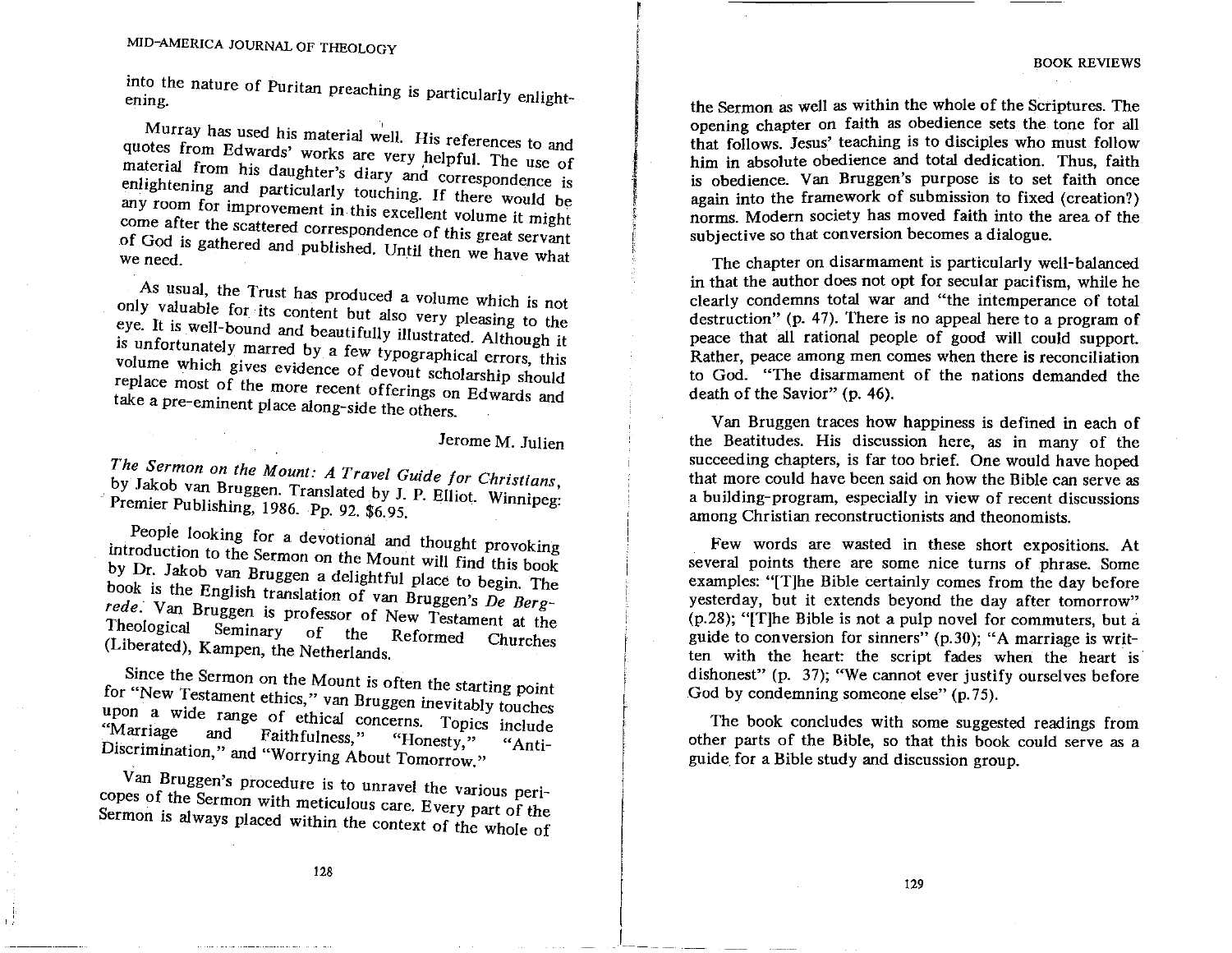Mistakes are few in number; they include "Annointed" (p. 46), "demand" (p. 74), and a non-idiomatic usage of "underway" (pp. 77,80).

## Mark D. Vander Hart

Lest We Forget: A Personal Reflection on the Formation of the Orthodox Presbyterian Church, by Robert King Churchill. Philadelphia: The Committee for the History of the Orthodox Presbyterian Church, 1986. Pp. 135. \$4.95.

This book appeared as one of several books which commemorated the fiftieth anniversary of the Orthodox Presbyterian denomination. George Haney in the Preface explains, however, that Churchill had been engaged in the writing of a denominational history for some time. Following Churchill's death in 1980, it was left to George Haney to weave together Churchill's notes on both a denominational history and an autobiography. Both elements have been combined to make the book live up to its name as an account of personal reflections of the author's own involvement in the struggles which engaged the Presbyterian Church in the United States of America (PCUSA) during the 1920s and  $1930s$ 

In the early chapters Churchill recalls his growth in the Christian faith as a youth in the First Presbyterian Church of Tacoma, Washington. He notes with deep regret how fundamentalism (often of a dispensational flavor) made great inroads among Presbyterians, thus diffusing the efforts of those who sought to keep the PCUSA faithful to its Reformed and evangelical heritage. "Some may think these differences are nonessential, but we view them as absolutely critical" (p.35). Churchill's home church in Tacoma was eventually lost to fundamentalism.

Churchill experienced "second  $\mathbf{a}$ conversion" Reformed Christianity while a student at Westminster Semtο inary in the mid-1930s. He recalls with great appreciation his student days under Dr. J. Gresham Machen and Dr. C. Van Til. The author takes time to explain some of the important elements in the Reformed faith, especially salient points in

130